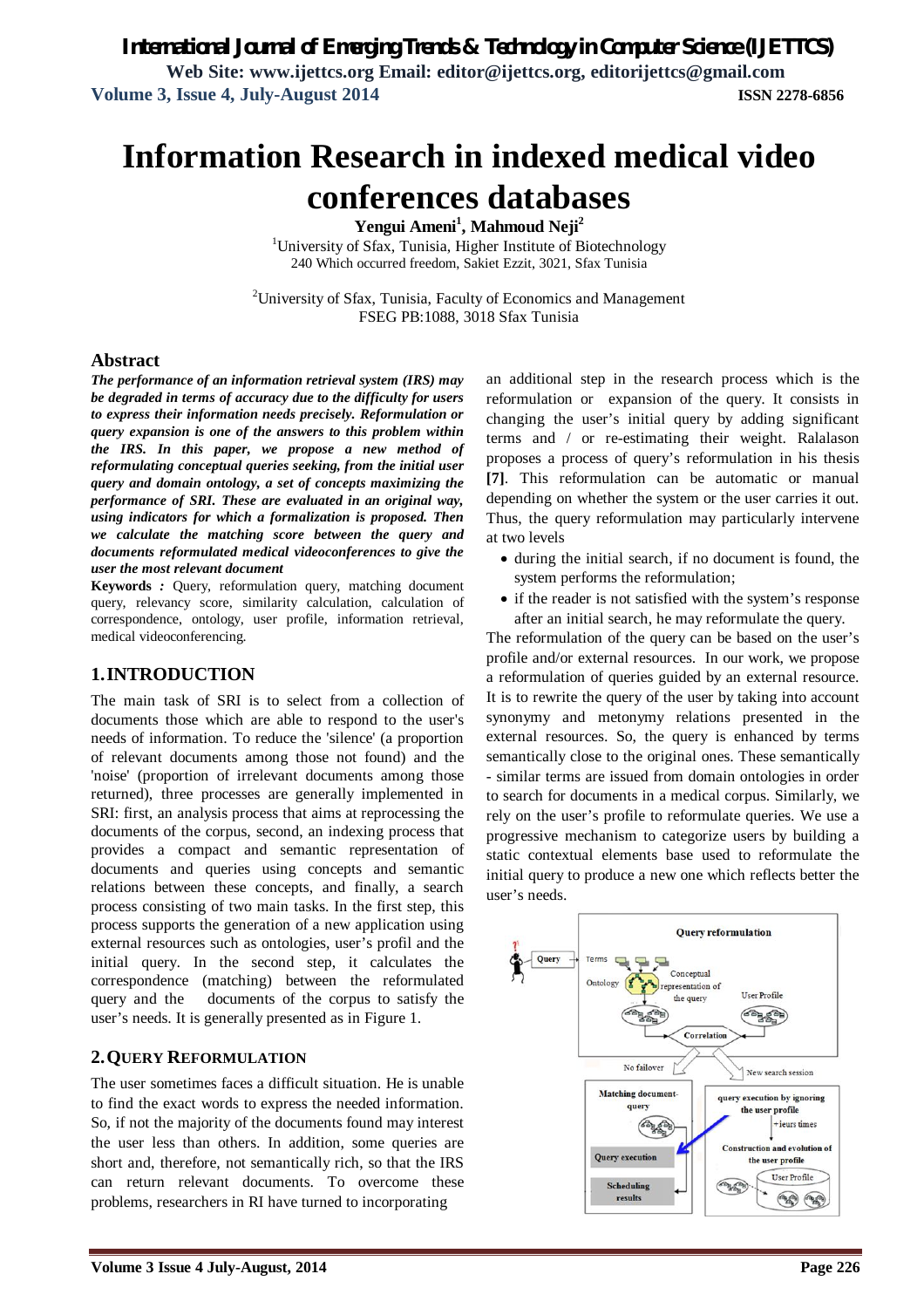#### **Figure 1** Research process

The structure of the reformulation step, its constituent tasks as well as the interactions between them are illustrated in Figure 2.



**Figure 2** Reformulation of the user's query

The formulated query is matched with the documents' indices. These indices having a sufficient "similarity" to the

**Table 1** : Examples of query modification

|        | $Q =$ migraine<br>(initial query)                                                                                                                         |                                                                 |
|--------|-----------------------------------------------------------------------------------------------------------------------------------------------------------|-----------------------------------------------------------------|
| Type 1 | $Q' = Q + f \text{aqs}$<br>(filtering query by<br>adding a term)                                                                                          | Changing the query<br>relative to the<br>concept of the corpus. |
| Type 2 | $Q'$ = migraine or<br>headache<br>(enlargement of<br>the query to a<br>wider domain)<br>$Q' = +$ migraine<br>aura (filtering<br>query by adding a<br>term | Changing the query<br>relative to the<br>domain.                |

The reformulation of queries occurs in three phases: (i) capture of the static context, (ii) identification of the concepts that match the user's needs, (iii) the composition of these terms in order to formulate the query. Generally speaking, queries as those formulated by users query are considered to be relevant. Below, we present an example of the query modification. according to the cases target: (i) concepts or terms related to the field of the query: migraine, " migraine aura" headaches; (ii) elements presented in various parts of a videoconference (media type). To properly formulate the query, we propose to use external knowledge such as domain ontologies. To achieve this, we use some semantic relations that play a significant role in the organization of knowledge (causal relation, definition, ..).

## **2.1. phase of Capture of the static context**

This phase is used to identify a user through a series of information for his categorization. The user defines the static context when first using the system. This context is composed of four categories:

- Connection parameter: login, password
- Personal characteristics: name, surname, country, ...
- Interest and preferences: domain, specialty, ...
- Competence: Occupation, education level, ...

This phase is presented in Figure 3.





## **2.2. Reformulation phase**

The purpose of this phase is to produce a new query from the query initially formulated by the user by adding words from the context of his current research. The user gives his query using his own terms. The system performs the extraction of all the terms to be added to produce a new query. First, these terms are extracted from the base of the user's contexts. Then, we retrieve the specific concepts from the ontology. In

case the concept C1 is presented as a term in the original application, it will be expanded by the concept C2 which is retrieved from the ontology (UMLS, ONTOMENELAS ..).

The extension of the concepts is based on the presence of a semantic relation between C1 and C2 (synonym or a more general concept).

This phase shall run in two steps acting on different aspects of the initial query. These steps are:

**Extraction of concepts:** we retrieve the query terms presented in the ontology. Then we search in (go over) the ontology using these terms as an entry point to extract concepts that are directly related to each term.

The concepts are retrieved from the ontology in the following way:

- If the concept  $(C_1)$  is present as a term in the initial query, it will be expanded by the concept  $(C_2)$ retrieved from the domain ontology.
- The choice of  $(C_2)$  follows a navigation of the XML file describing the ontology.
- We seek a semantic link between  $(C_1)$  and  $(C_2)$ . This link may be of type "Synonym", " more general concept" ...

In this case, the role of user is passive because it does not intervene in the selection of the concepts. The calculation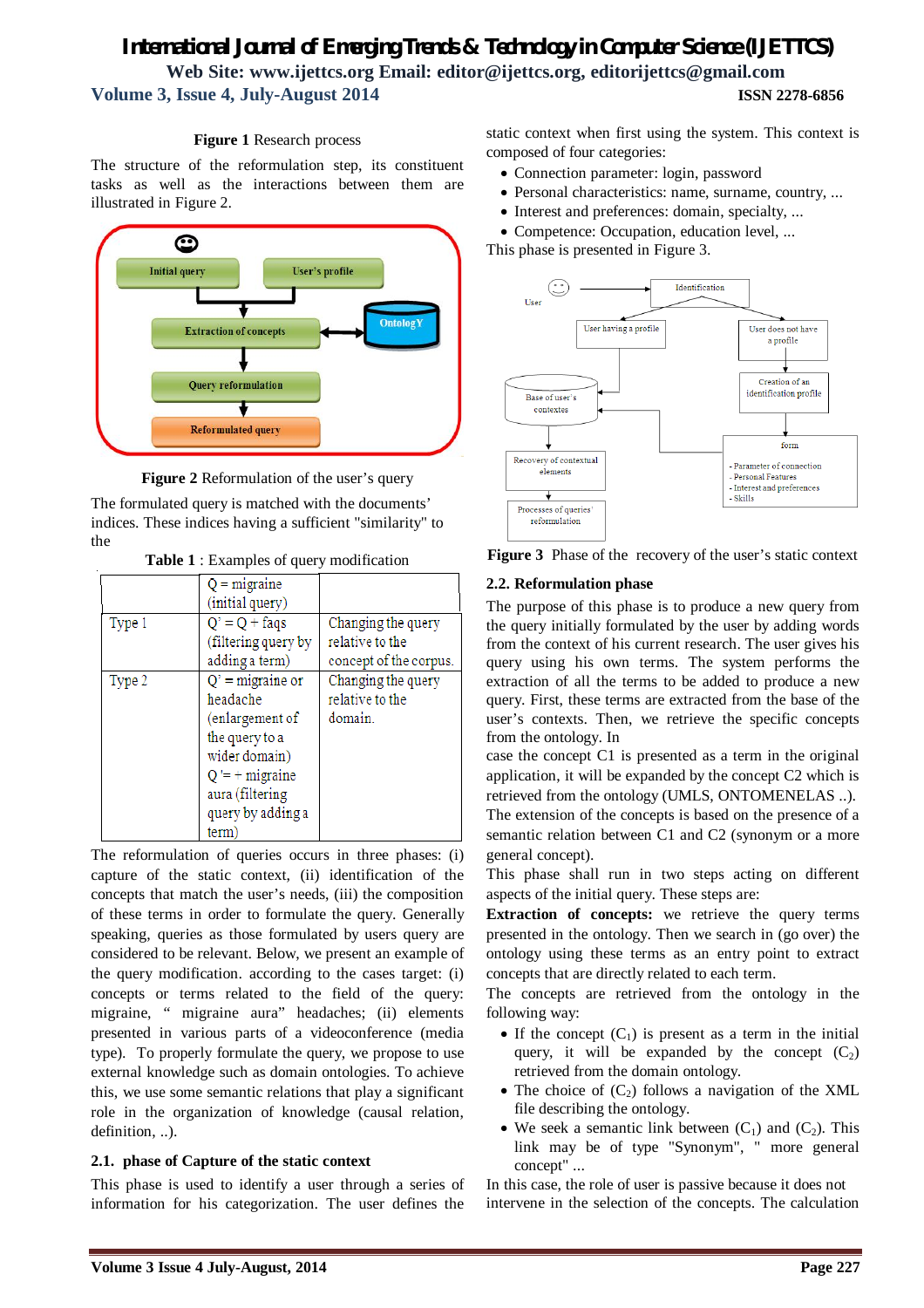time is too high for a large ontology. In the context of a heuristic approach, it is reasonable to test only the concepts that are semantically close to the concepts indexing the documents. If  $\Pi(C_X, C_Y)$  is a measure of semantic proximity between CX and CY, two concepts of  $θ$ , we construct  $C(θ)$  in the following way:

$$
C(\Theta) = \left\{C_i \in \Theta \middle| \exists C_j \in C_{(D)}, \prod(C_j, C_i) > \epsilon \right\} \tag{1}
$$

 $C(\theta)$  is constructed by identifying, for each concept those. the semantically-close concepts that should be considered **[11]**.

**Reformulation query**: the integration in the phase of query's reformulation consists of arguing the initial query by concepts issued from the stage of concepts' extraction and terms issued from the user's profile. The new query is consequently transmitted to the corresponding step (section II). This query will be presented in the form of a conceptual graph. The reformulation process is summarized in Figure 4 shown below:





The algorithm of our reformulation approach is the following

**Algorithm 1** : Reformulation

| <b>Reformulation Algorithm</b>                      |  |
|-----------------------------------------------------|--|
| Input :                                             |  |
| Q: User's query                                     |  |
| O: Ontology                                         |  |
| P: a user's profile                                 |  |
| Output :                                            |  |
| $Q'$ : reformulated query                           |  |
| Variables:                                          |  |
| $Lc$ : list of concepts                             |  |
| Lt : list of terms                                  |  |
| <b>Begin</b>                                        |  |
| Pretreatment of the query; /* Extraction of terms*/ |  |
| If (exist already $(Lt) = true$ ) then              |  |
| $Lc \leftarrow Lt$ :                                |  |
| else                                                |  |
| Lc $\leftarrow$ Extraction (Lt);                    |  |
| End if                                              |  |
| $Q' \leftarrow Q + Lc$                              |  |
| End                                                 |  |

approach uses an algorithm of extraction that identifies the concepts for each term. This algorithm is the following:

| <b>Algorithm 2</b> : Extraction |  |
|---------------------------------|--|
|---------------------------------|--|

| $\frac{1}{2}$<br><b>Extraction Algorithm</b>                         |  |
|----------------------------------------------------------------------|--|
| Input:                                                               |  |
| Lt: List of terms                                                    |  |
| Lco: List of the ontology's concepts                                 |  |
| Iu: Interest of the user                                             |  |
| Cu : competence of the user                                          |  |
| Output :                                                             |  |
| Lc: List of concepts                                                 |  |
| Variables:                                                           |  |
| t: Term                                                              |  |
| $c:$ Concept                                                         |  |
| <b>Begin</b>                                                         |  |
| For each term do                                                     |  |
| Identify the concepts related to t                                   |  |
| case Iu of                                                           |  |
| <b>Case 1</b> : Lu is $\kappa$ not medicine $\kappa$ :               |  |
| If t belongs to Lco then                                             |  |
| Add (c(t)) to Lc $\sqrt{*}$ c is the identified concept $\sqrt{*}$ / |  |
| End if                                                               |  |
| $\text{Case2}:$ Iu is « medicine » :                                 |  |
| Case Cu do                                                           |  |
| <b>Case1</b> : Cu is « expert » or « doctor » :                      |  |
| if t belongs to Lco then                                             |  |
| Add(c) to Lc $/*$ c is the identified concept*/                      |  |
| End if                                                               |  |
| $Case2: Cu is \times student \times$ :                               |  |
| If t belongs to Lco then                                             |  |
| Add (c(t)) to Lc $\sqrt{*}$ c is the identified concept $\sqrt{*}$ / |  |
| End if                                                               |  |
| <b>End case</b>                                                      |  |
| <b>End case</b>                                                      |  |
| <b>End for</b>                                                       |  |
| End                                                                  |  |

## **3.MATCHING DOCUMENT-QUERY**

The comparison between the document and the query enables to calculate a measure called relevance system supposed to represent the relevance of the document in comparison with the query. This value is calculated using a similarity function denoted RSV (Q, D) (Retrieval Status Value), where Q is a query and D is a document. This measure takes into account the weight of terms in the documents. In general, matching the query-document and the indexing model allows characterizing and identifying a model of information retrieval. The order in which the returned documents expected to respond to the query is important. Indeed, the user, in general, simply considers the first returned documents (the first 10 or 20). If the required documents are not in this range, the user will consider SRI as bad comparing to his query. Many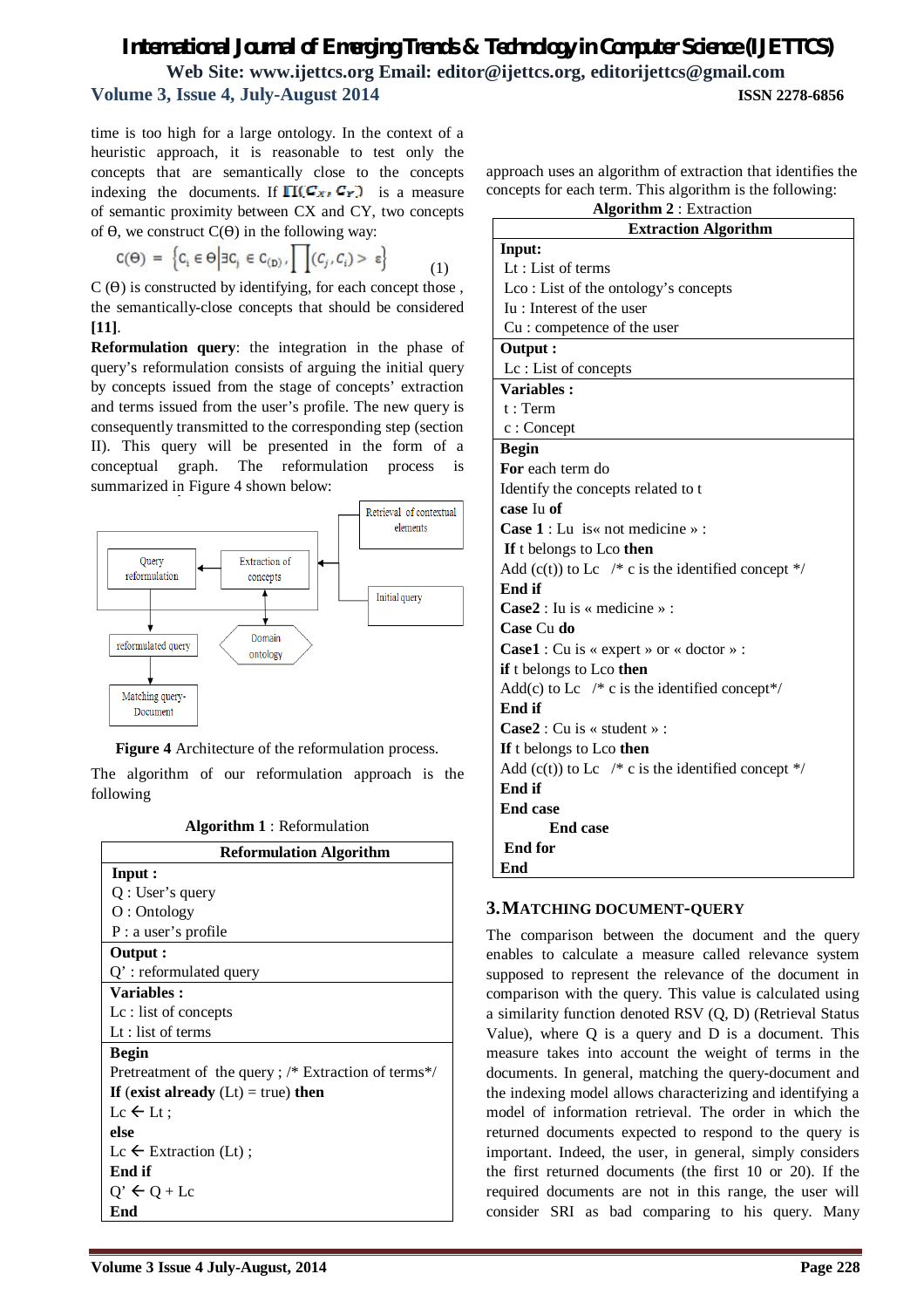matching models have been proposed in the literature: The Boolean model **[8]**, the weighted Boolean model **[12]**, The vector space model, the extended vector model **[4]**, the probabilistic model **[3]**, the inferential model **[2]**, the differential Bayesian model **[13]** and language models **[6]**. In order to take into account the semantics when evaluating, and therefore when generating the new classification and its comparison with the default classifications of the SRI, Bouramoul associates to each term in the query all words that are semantically related to it. The idea is to project the query terms in the ontology's concepts using both semantic relations "synonymy" and "hypernonymy" to extract the different meanings of the query. Thereafter, all retrieved concepts for each term are used in conjunction with the term itself when weighting using the calculation module. The objective is to promote a document that contains words semantically closed to what the user is looking for, even if those words do not exist in the query **[1]**. The concepts found after the reformulation phase of the request will be presented in the form of GC. Similarly, in the indexing module of our SRI **[14]**, the index of each video conferencing is also treated in the form of a GC. To satisfy the user's need for research, there are two steps to be followed:

- Search of correspondence: this step can be done using two methods. First, we perform a projection of the query's conceptual graph on the documents' conceptual graph. In case this task does not give a result, we use, secondly, a similarity function between concepts.
- Calculation of relevance of the documents found.

#### **3.1. Search of correspondence**

#### **3.1.1. Projection graph**

The formalism of conceptual graph enables to ask and seek for sub-graphs in a graph using the projection operator [10]. The latter takes into account the concepts and relations. The projection of a query graph GRI on a conceptual graph GAi noted  $\prod G_{Ai}(G_{Bi})$ , concludes that there is a sub-graph GAi that is specific to the graph GRi. Informally, a conceptual graph GD is a the projection of a graph GR if each concept GR has a specific concept in GD. If such a projection exists, then, it has been proven that the document responds the query (as shown in Figure 5). In [5], it was shown that a search algorithm corresponding to the projection operator on the conceptual graph can be implemented very efficiently in terms of complexity. We propose to use this algorithm. We quantify the correspondence between a query graph GR and an indexing graph GD by combining a matching on the concepts and a matching on the arches.





**Figure 5** Operation of projection of GCs

We call an arch a triplet (concept, relation, concept) linking three nodes - two concepts and a relation- in a conceptual graph. From where :

$$
(G_R, G_D) = \sum \{ ft(C), fid(C) | C \in Concepts \ de \ \prod G_D(G_R) \} + \sum \{ ft(A), fid(A) | A \in Arches \ de \ \prod G_D(G_R) \} \tag{2}
$$

In the formula (2), the frequencies of terms ft and the inverse frequencies of documents fid are calculated as follows:

- The frequency of the term ft associated with a concept C in a conceptual graph G is defined as the number of the concepts G which are specific to the concept C.
- The inverse frequency of a document fid associated with a concept C is based on documents that are described by C or by a specific concept C.

We use a formula inspired from **[9]**.

$$
fid(C) = \log(1 + D|d(C))
$$
\n(3)

Where

P

D: the corpus of documents

D: the documents corresponding to C

For an arch, the principle is similar to concepts. Given that indexation can be a conceptual graph, or a set of unrelated conceptual graph, we define the matching between a query graph GR and a set S of an indexing graph GD as the maximum matching between GR and each graph GD of S:

$$
M(G_{R,S}) = max_{G_{R} \in S} \big( F(G_{R}, G_{R}) \big) \tag{4}
$$

#### **3.1.2. Similarity Calculation**

In the case where the projection of the query graph on the indexing graphs does not give a result, we use a measure of similarity between the conceptual graphs associated to the query and those associated with the different documents in the corpus. In our system, we take into account the various terms that constitute a concept. The similarity between two concepts is assimilated to the number of common terms between them. This function is called Sim. The more common terms two concepts have, the more they are closer to each other. Firstly, we calculate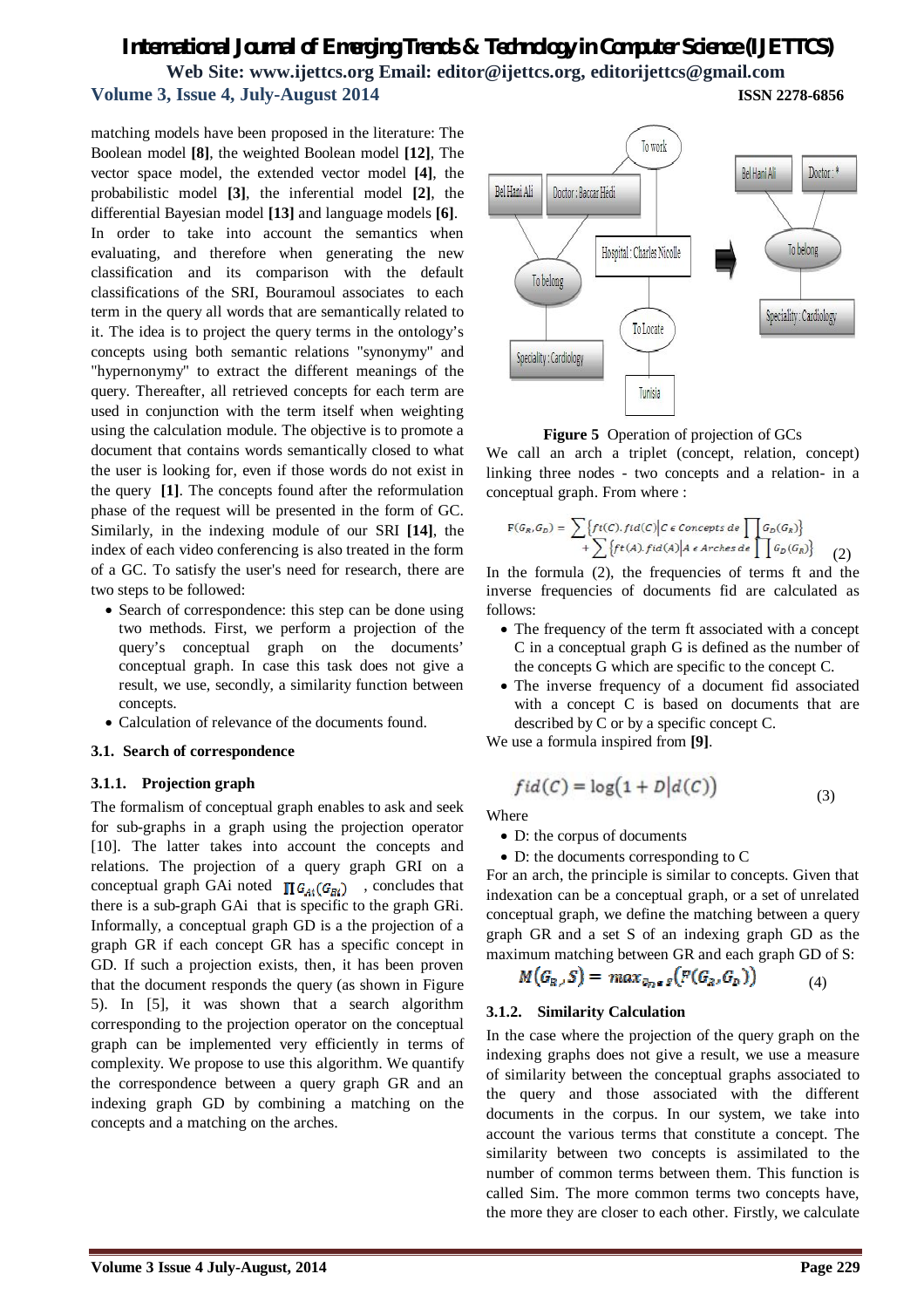# *International Journal of Emerging Trends & Technology in Computer Science (IJETTCS)* **Web Site: www.ijettcs.org Email: editor@ijettcs.org, editorijettcs@gmail.com**

#### **Volume 3, Issue 4, July-August 2014 ISSN 2278-6856**

the proximity of a given concept. This proximity is measured by the ratio between the common terms (between the two concepts) and all the terms of the concept.



**Figure 6** : calcul of similarity

We propose:

- CR: a found concept in the query;
- Term (CR): the set of existing words in CR;
- Term  $(CR) = \{A, B, D, H, M\}$
- CD: a found concept in video-conference;
- Term (CD): the set of existing words in CD;

Term  $(CD) = \{A, B, D, G, L\}$ 

We call the common terms between the two concepts by Ancestor.

• Ancestor (CR, CD)= Term (CR)  $\cap$  Term (CD) = {A, B, D, H, M}  $\cap$  {A, B, D, G, L} = {A, B, D}

The Proximity of concept CR against Ancestor (CR, CD) is expressed by:

$$
\frac{Proximity(CR) = \frac{Cardinal(Anc\hat{e}tre(C_R, C_D))}{Cardinal(Terme(C_R))}
$$
(5)

The Proximity of concept CD is calculated with the same principle:

$$
\frac{Proximity(CD)}{Cardinal(Arc\hat{e}tre(C_R, C_D))}
$$
(6)

Similarly, we propose the formula of semantic similarity between concepts:

Sim(CR, CD)= Proximity(CR)\* Proximity(CD) (7) Take the example cited above:

- Term(CR) = { $A, B, D, H, M$ }
- Term(CD) = { $A, B, D, G, L$ }
- Ancestor (CR, CD) =  ${A, B, D}$

$$
Proximity (CR) = \frac{Cardinal{A,B,D}}{Cardinal{A,B,D,H,M}} = 3/5 = 0.6
$$

$$
D = \frac{Cardinal\{A, B, D\}}{Cardical\{A, B, D, G, I\}} = 3/5 = 0.6
$$

Proximity  $(CD) = \frac{1}{Cardinal(A, B, D, G, L)}$  = 3/5 = 0,0<br>We calculate the similarity of each query's concept with those documents. This similarity can facilitate videoconferences having many concepts of the query.

**Algorithm 3** : Matching Document- Query

|          | <b>Algorithm of matching Document-query</b> |  |
|----------|---------------------------------------------|--|
| Input :  |                                             |  |
| R: query |                                             |  |
|          | V: Corpus of video-conferences              |  |

| Output :                                          |  |
|---------------------------------------------------|--|
| $Sim(R, D)$ : value of similarity between R       |  |
| and D                                             |  |
| <b>Variables :</b>                                |  |
| $C_R$ : Concept of the query                      |  |
| $C_D$ : Concept of the document                   |  |
| D: Document of the video-conference               |  |
| $Sim_i$ : similarity between CR et CD             |  |
| <b>Begin</b>                                      |  |
| /* Calculation of de similarity between           |  |
| query and document*/                              |  |
| $Sim(R, D) \leftarrow 1$                          |  |
| For each Document $D$ of the Corpus $V$ do        |  |
| For each Concept $C_D$ of D do                    |  |
| $\lim_{i} \leftarrow$ Calculate the similarity    |  |
| between $C_p$ and $C_R$                           |  |
| $Sim(R, D) \leftarrow Sim(R, D) * Sim$            |  |
| <b>End for</b>                                    |  |
| <b>Fin For</b>                                    |  |
| If $\text{Sim}(R, D)$ > similarity threshold then |  |
| keep(D)                                           |  |
| end if                                            |  |
| end                                               |  |

#### **3.2. calculating relevance**

In the previous section, we calculated the similarity between the queries' conceptual graphs and the videoconferences 'conceptual graph and we assigned to each videoconference a similarity score. We can get many documents that correspond to the query. It is necessary to order them. Only documents that have a non-zero similarity score will be sorted by decreasing order. The search module will return either the most relevant concepts per document, or the set of all relevant concepts sorted by a decreasing order and grouped by document or the documents will be sorted in turn by their relevance to the set of the query's concepts. The relevance score is calculated by the following formula:

$$
Score(R, D) = \sum \text{Pondération } C_D * Sim(C_R, C_D)
$$
\n(8)

where:

- $\bullet$  R is a query;
- D is videoconference;
- CD Weighting:

Weighting concept in videoconference.

This score helps to promote video-conferences having many concepts of a query.

**Algorithme 4** : Pertinence Document-query

| <b>Algorithme of Pertinence Document-query</b> |
|------------------------------------------------|
| Input :                                        |
| $R:$ query                                     |
| V: Corpus of videoconference                   |
| Output :                                       |
| S: Score of pertinence of a document D /       |
| query                                          |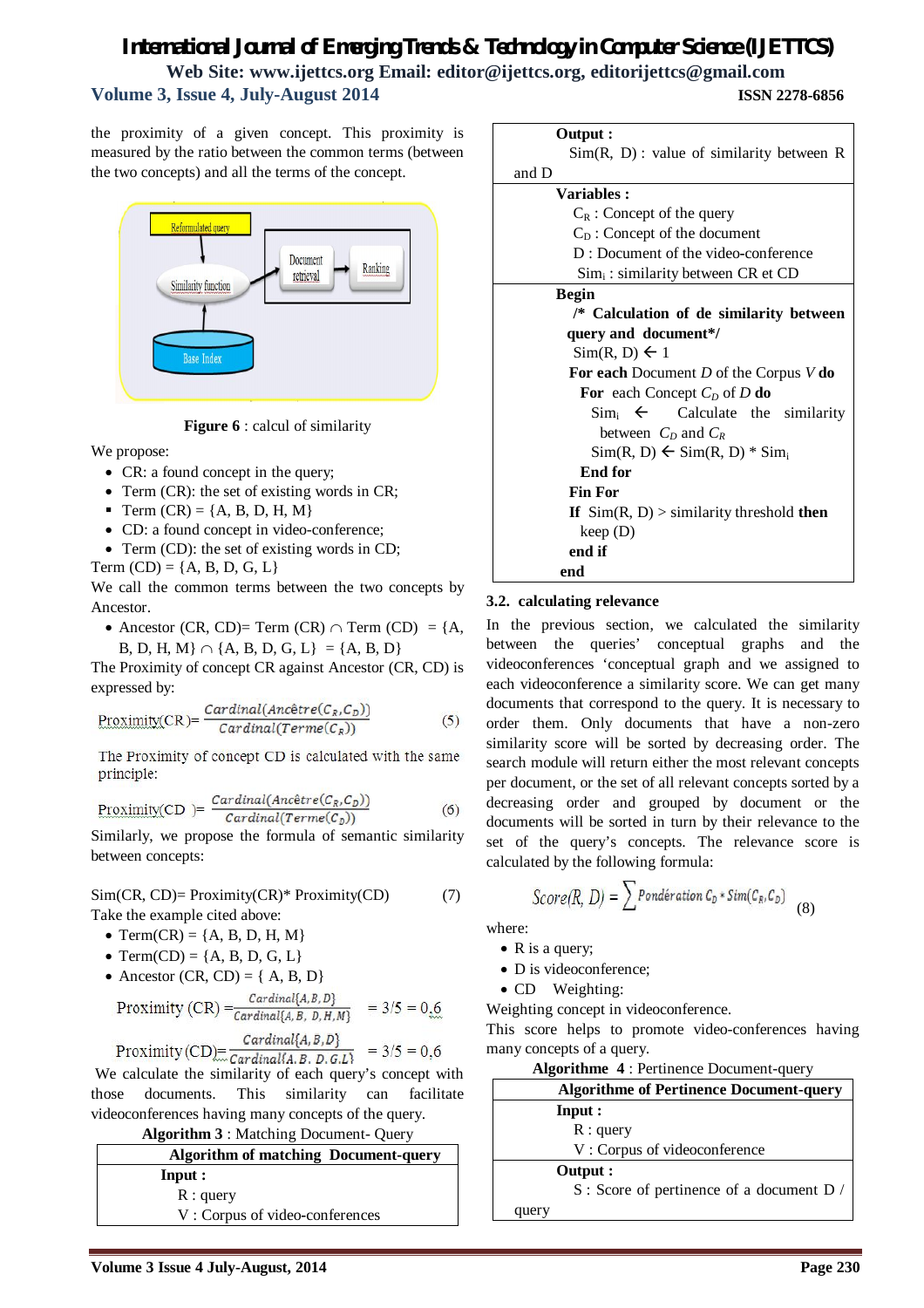| <b>Variables :</b>                                          |  |
|-------------------------------------------------------------|--|
| $C_R$ : Concept of the query                                |  |
| $C_D$ : Concept of document                                 |  |
| D: Document of the videoconference                          |  |
| $Sim(R, D)$ : value of similarity between R                 |  |
| and D                                                       |  |
| $Sim_i$ : similarity between CR and CD                      |  |
| <b>Begin</b>                                                |  |
| Score(R, D) $\leftarrow$ 1                                  |  |
| /* Calculation of the score of pertinence                   |  |
| of a document */                                            |  |
| For each Document D of the Corpus $V$ do                    |  |
| For each Concept $C_D$ of D do                              |  |
| Score(R, D) $\leftarrow$ weighting $C_D$ * Sim <sub>i</sub> |  |
| End if                                                      |  |
| End if                                                      |  |
| if $Score(R, D) >$ similarity threshold then                |  |
| keep $Score(R, D)$                                          |  |
| End if                                                      |  |
| End                                                         |  |

#### **3.3. presentation for the user**

The results of SRI are generally presented in the form of a list of links accompanied by a title and a summary describing the content of each page. Before being presented to the user, these results should be ordered according to the relevance score assigned by the algorithms of each SRI. In our approach, and to respect this principle typically used to display the results of a search, the task of presentation supports the display part once the results are processed. More precisely, this task presents an account of a search session as follows:

- All results in response to a query, where each result is represented by a 2-uplet (title, summary).
- The semantic relevance score associated with each result.
- All concepts that are associated to each term of the query.



**Figure 7** : illustrates the task of presentation

## **4.CONCLUSION**

The research module consists, mainly, of two steps. The first is the reformulation of the initial query by exploiting the semantic relations between concepts using domain ontology. It is an evolutionary and interactive step. It uses the initial query to initiate the search in order to re-weight the terms of the initial query, or to add (or to remove) other terms to it. The newly- obtained query can correct the direction of the search for the meaning of the relevant documents. This reformulation is guided by an external resource in order to take into account synonymy and metonymy relations that can be presented without forgetting the addition of terms semantically similar to the query's original terms, while taking into account the user profile. The second step is the matching query-document. It primarily uses the principle of projection of conceptual graphs. In case this principle does not make any results, the matching step is based on a similarity function that allows to compare the representation of the query to that of each document. The selected documents will be classified using the correspondence function and presented to the user by the 2-uplet (title, summary).

#### **REFERENCES**

- [1] Bouramoul A., "Recherche d'information contextuelle et sémantique sur le web", thèse de l'Université MENTOURI de Constantine Faculté des Sciences de l'Ingénieur, Département d'Informatique, 2011.
- [2] Fernandez-Luna J., Compos L., Huete J., "Using context information in structured document retrieval : An approch based on in°uence diagrams", Information Processing and Management, 40 :829,847, 2004.
- [3] Fuhr N., Grossjohann K., "XIRQL : a query language for information retrieval in XML documents", In In Proceedings of SIGIR 2001, Toronto, Canada, 2003.
- [4] Mass Y., Mandelbrod M., "Component ranking and automatic query refinement for XML retrieval", In INEX 2004 Workshop Proceedings, pages 73,84. Dagsthul, Germany, December 2004.
- [5] Ounis I., Pasca M., "Relief : Combining expressiveness and rapidity into a single system", in 21st International ACM SIGIR, ACM Press, Melbourne, Australia, August 24-28, pp 266-274, 1998.
- [6] Ponte J.M., Croft W.B., "A language modelling appraoch to information retrieval", In Proceedings of the 21st Annual International ACM SIGIR Conference on Research and Development in Information Retrieval, pages 40{48, 1998.
- [7] Ralalason B., "Représentation multi-facette des documents pour leur accès sémantique", Thèse de l'Université Toulouse III - Paul Sabatier, 2010.
- [8] Salton G., "A comparaison between manual and automatic indexing methods", In Proceedings of Journal of American documentation, 1971.
- [9] Salton G., "Another look at automatic text-retrieval systems", Commun. ACM, 29(7) : 648–656, 1986.
- [10] Sowa J.F., "Conceptual structures: information processing in mind and machine", Addison-Wesley, 1984.
- [11] SY M-F., Ranwez S., Montmain J., Ranwez V., "OBIRSfeedback une method de reformulation utilisant une ontology de domaine", CORIA 2012, pp 135-150, Borderaux, 21-23 mars 2012